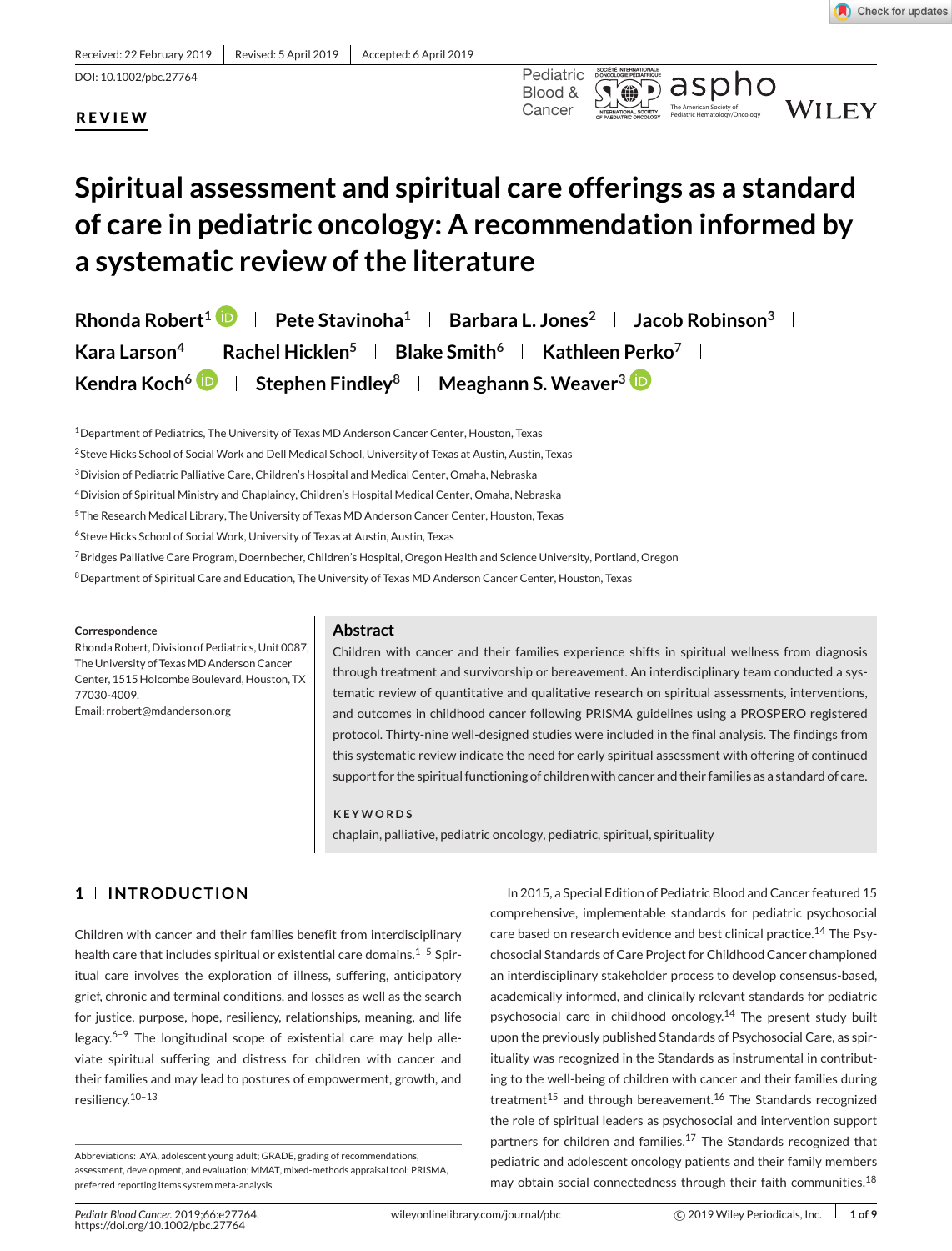The Standards emphasized the importance of assessing "cultural and spiritual beliefs and practices in the context of the family's and patient's reactions to illness and treatment."<sup>19</sup> Only one published Standard used search terms "spirit" or "faith,"<sup>20</sup> and thus there was recognized opportunity to target an exploratory search on "the impact of 'spirituality' and 'spiritual services' on psychosocial outcomes."

Integrating spirituality, faith, and religious beliefs into the plan of care is becoming an identified practice model in pediatrics. $21-23$  The World Health Organization acknowledges that holistic care that integrates the role of faith, existential questioning, and meaning in care benefits patients and their families.<sup>24</sup> Some patients and families identify that religious and spiritual beliefs support and sustain meaning and that health provider inclusion of spirituality enhances their care.<sup>2,25,26</sup> The specific ways spirituality may impact a child or a family's experience with cancer diagnosis, prognosis, and treatment remains a gap in the current knowledge base, as does a summary of spirituality interventions and outcomes for children with cancer and their families. To expand the scope of the previously published Standards of Psychosocial Care in pediatric oncology,  $14$  we performed a systematic review to quantify and qualitatively assess the practice of spiritual care in pediatric cancer.

#### **2 METHODS**

This systematic review followed the methodology of the Standards of Psychosocial Care.<sup>14</sup> An interdisciplinary team of experts in oncology, palliative care, psychology, nursing, social work, spiritual care, and library science from diverse geographies was established. Monthly conference calls were conducted between May 2018 and March 2019.

The PRISMA (preferred reporting items system meta-analysis) systematic review guidelines were utilized for methodology and reporting<sup>27</sup> with the systematic review protocol registered with PROSPERO as CRD42019121634. Reviews and descriptive/ correlative, qualitative, and quantitative studies (randomized controlled trials, prospective nonrandomized pre-/posttest, wait-list control) published in peer-reviewed journals were included. Editorials, position papers, case studies, commentaries, expert reports, abstracts, and dissertations were excluded. Study populations included pediatric, adolescent, and young adult cancer patients (birth to age 40 years) as well as their caregivers and siblings.

A medical librarian (RSH) conducted a systematic search of the literature. Exact search terms are given in Supporting Information Material S1. Ovid–Medline, Ovid–Embase, PsychInfo, and Cochrane Library databases were queried using both natural language and controlled vocabulary terms for Religion, Spirituality, Prayer, Malignancies, Pediatrics, Children, and Families. Each database was queried on March 5, 2018, and the results were limited to English-language articles published from 2007 to 2018.

The initial search generated 626 citations. Two reviewers (RR and KP) independently screened the citations by title and abstract for eligibility, eliminating 519 citations. The reviewers agreed on all determinations. Of the remaining 107 citations, 68 were determined to be ineligible, leaving 39 eligible articles. Each eligible article was reviewed

by two experts blinded to the data extraction process of the other reviewer, and consensus agreement was established by a third-party review for 12 articles. The PRISMA flow diagram is given in Figure 1.

The Mixed-Methods Appraisal Tool version 2011 was applied to all eligible studies.28,29 This 27-item checklist, designed and validated for systematic reviews, allowed for concomitantly appraising qualitative, quantitative, and mixed-methods studies.<sup>30</sup> Predefined data extraction fields, including study quality indicators, were designed by the first (RR) and last (MW) authors. Three reviewers piloted the data extraction sheet, with each reviewer conducting five pilot reviews before a final version of the data extraction sheet was drafted. The data extraction sheet captured study details such as study design, location, and length; the population of interest, including age and diversity; the study's population of interest, including sample size; the definition of spirituality according to the study captured in exact quotations from each paper; study objectives; and findings including statistical significant differences and qualitative summaries. The data extraction sheet also captured domains of spiritual care addressed by the study, including spirituality as a predictor of outcomes, spiritual care needs assessments, spiritual care service utilization, and spiritual care intervention efficacy. Funding sources, author recognition of bias, and study rigor were analyzed per article. Data extraction included a systematic approach to analyzing organizational barriers to implementation, tools or instruments used for spiritual assessment, and benefits, burdens, and/or harms mentioned in each article. The final evaluation of each article was based on Grading of Recommendations, Assessment Development, and Evaluation (GRADE) criteria to develop a summary of evidence (Table 1). $31$  GRADE, a quality method to rating the certainty of evidence in systematic reviews, was used in the 15 prior Psychosocial Standards.<sup>14</sup> GRADE offered a transparent framework to assess the quality of current evidence and to present the strength of the recommendation in this Standard. The Standard was endorsed by the International Society of Pediatric Oncology Palliative Care Working Group and the Association of Pediatric Oncology Social Workers.

#### **3 RESULTS**

#### **3.1 Definitions of spirituality**

The studies defined spirituality through eight emerging themes identified through content analysis of direct quotes defining spirituality from each paper completed by the study team chaplain (KL) and contentchecked by the last author (MW): faith, meaning, religion, sense of the divine or a higher power, vitality and gratitude, spirituality, existential wellness, and hope. Seven studies defined spirituality in the context of faith, such as seeking healing, engaging in prayer, or participating in faith traditions.2,32–37 The overarching paradigm for defining spirituality focused on making meaning of the biomedical realities from diagnosis through prognosis. The search for meaning included understanding illness, processing distress, and making sense of suffering.  $3,38-43$ Spirituality was defined as religion or religious coping and religious beliefs in five studies<sup>35,44-47</sup> and as seeking a higher power or the divine in three studies. $46,48,49$  In three studies, posttraumatic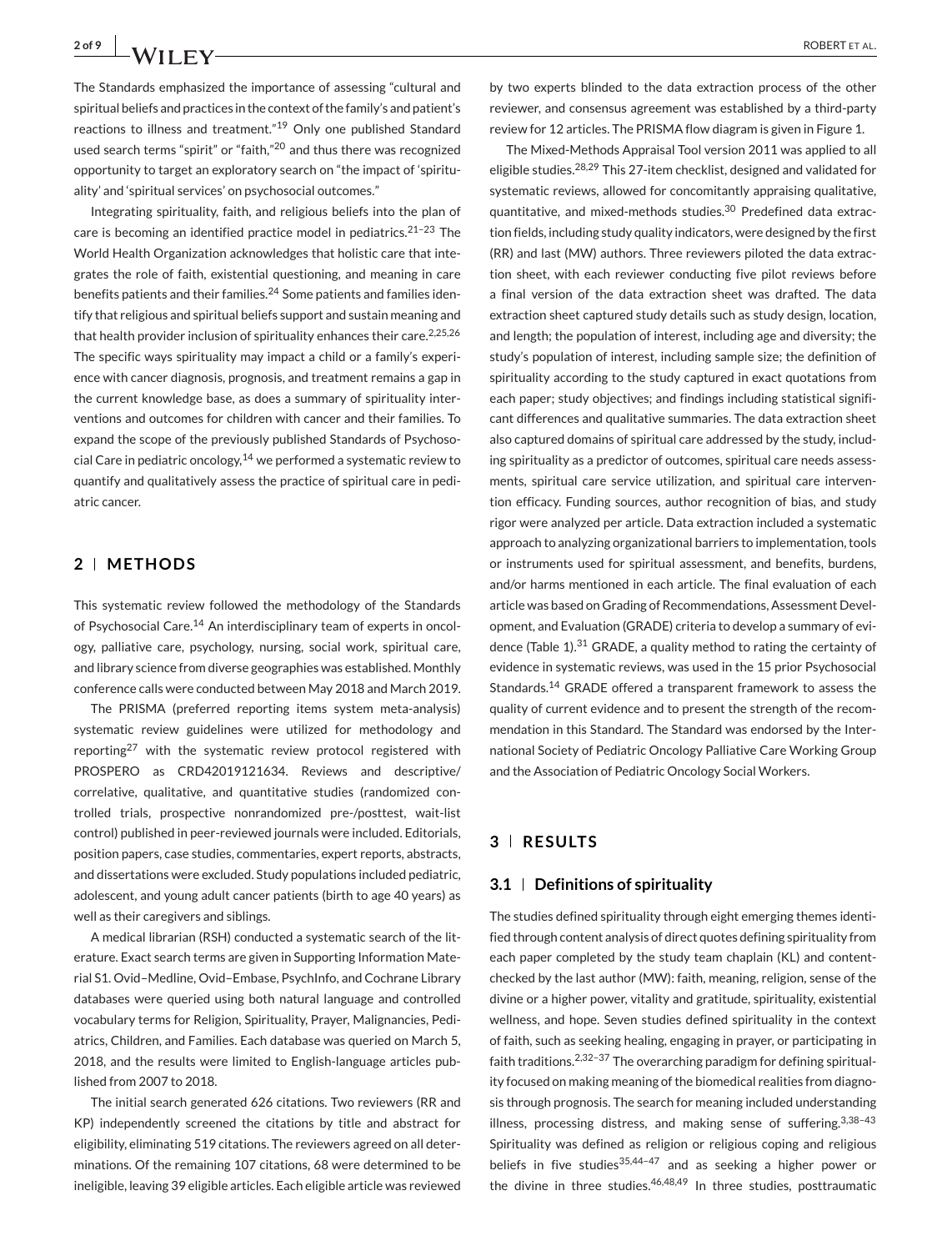

**FIGURE 1** PRISMA flow diagram

**TABLE 1** Summary of evidence—assessing spiritual needs in children and adolescents with cancer and their families

| <b>Standard</b>                                                                                                                                                                                                                                                         | Evidence summary <sup>a</sup>                                                                                                                                                                                                                                                           | Methodology                                                     | Quality of evidence <sup>c</sup>                                                                                                                                                                                                                                              | Strength of<br>recommendationd                                                                                                                                                                                                                                                                                                 |
|-------------------------------------------------------------------------------------------------------------------------------------------------------------------------------------------------------------------------------------------------------------------------|-----------------------------------------------------------------------------------------------------------------------------------------------------------------------------------------------------------------------------------------------------------------------------------------|-----------------------------------------------------------------|-------------------------------------------------------------------------------------------------------------------------------------------------------------------------------------------------------------------------------------------------------------------------------|--------------------------------------------------------------------------------------------------------------------------------------------------------------------------------------------------------------------------------------------------------------------------------------------------------------------------------|
| Youth with cancer and<br>their family members<br>should routinely<br>receive systematic<br>assessments of their<br>spiritual care needs.<br>Teams should consider<br>spiritual care offerings<br>congruent with family<br>belief systems during<br>and after treatment. | The diagnosis and<br>treatment of childhood<br>cancer has a significant<br>impact on the spiritual<br>and existential<br>functioning of children<br>and their families.<br>including causing shifts<br>in how children and<br>families perceive<br>meaning, hope, and<br>relationships. | 33 research studies <sup>b</sup> and<br>six systematic reviews. | Moderate quality of<br>evidence given with<br>consistent findings<br>from numerous studies<br>on the role of spiritual<br>care assessments.<br>Evidence gaps include<br>prospective research<br>on evidence-based or<br>outcomes-measured<br>spiritual care<br>interventions. | Strong recommendation<br>for spiritual needs<br>assessments based on<br>quality of<br>observational evidence<br>as well as the risk of<br>existential crisis:<br>decreased sense of<br>meaning, justice,<br>and/or hope; faith<br>community isolation;<br>and/or spiritual<br>distress going<br>undetected and<br>unaddressed. |

aBased on the summary of evidence table for that standard.

**bResearch studies included randomized controlled trials, cross-sectional studies, longitudinal studies, and consensus studies.** 

cQuality of evidence was based on GRADE criteria.

dStrength of recommendation was based on GRADE criteria.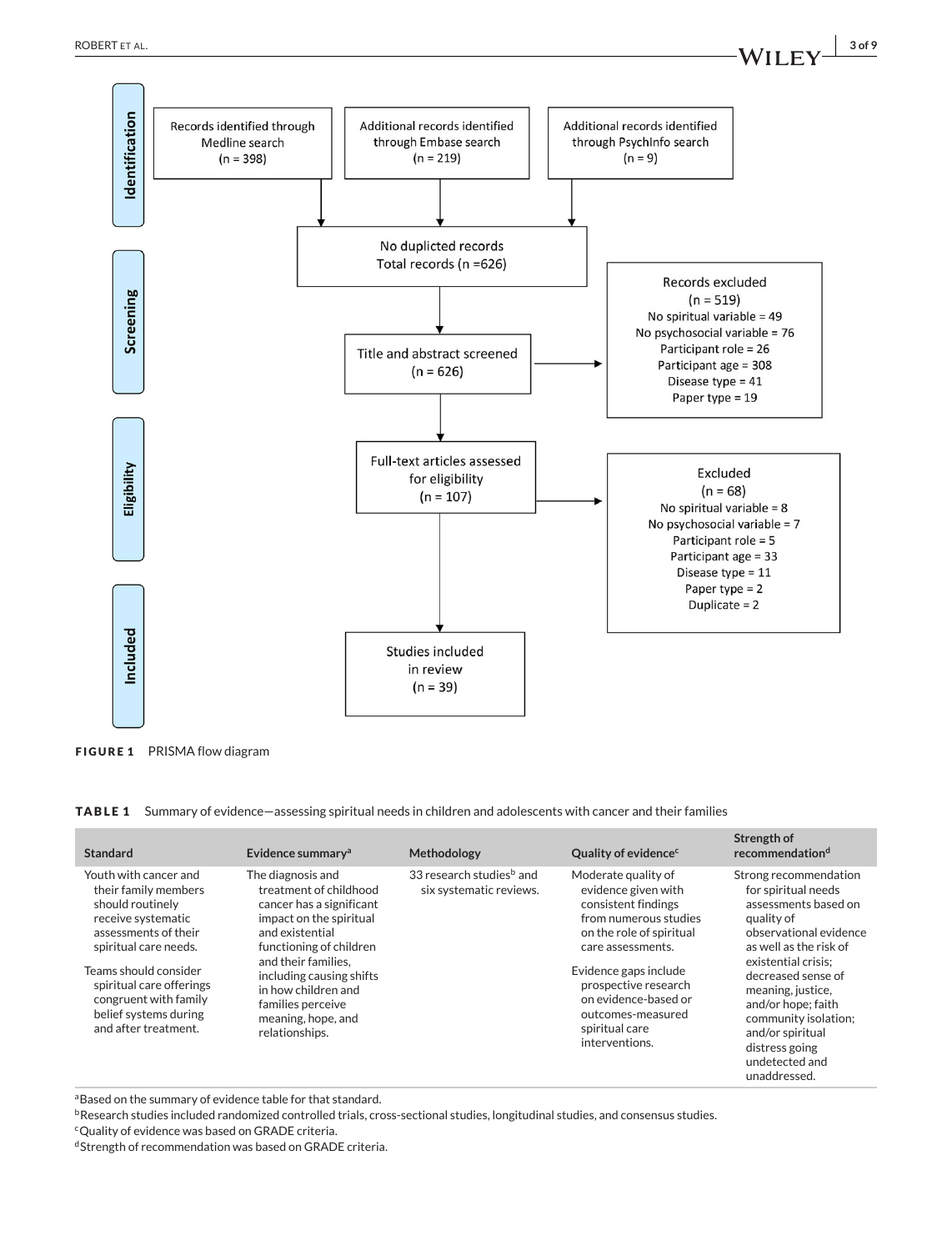growth, the development of new values, and clarity of life priorities were depicted as part of the spiritual process during pediatric cancer treatment.39,50,51 Wellness and personal reflection practices, such as yoga and mindfulness, were common forms of integrating one's spirituality into daily life.<sup>52,53</sup> Spirituality for the pediatric cancer patient and family was defined through wellness, positivity, coping, distress adaptation, and life beliefs.3,40,50,54,55 Spirituality definitions included transcendence of one's experience and growth in and through suffering.<sup>39,41,56</sup> The theme of spiritual hope was defined in the articles as "intentional hope" and "hope as inner strength."42,57

#### **3.2 Study designs, settings, and participants**

A comprehensive summary of population, methods, objectives, key findings, and level of evidence for all included articles is available as Supporting Information Material S2. Of the 39 articles included in final synthesis, six were review articles covering a mean of 21 articles (range, 9–37 articles).3,32,37,39,40,58 Review article topics included summaries of spirituality among oncology patients and families $3,40,58$ ; quality of life or inner growth relevant to spirituality in pediatric oncology<sup>32,39</sup>; and cultural and religious considerations in care.<sup>37</sup>

Of the 32 research studies, three studies included experimental intervention with comparison arms $38,43,59$ ; 10 were interview-based2,8,35,45,48,50,54,56,57,60; 12 were observational studies33,34,41,44,46,51,53,55,61–64; and seven were in questionnaire or written survey format.36,42,47,49,52,65,66 Most used one time-point, and only 6 (18%) used longitudinal time points, including at two months,  $38,43,59$  three months,  $33$  five months,  $56$ and nine months.<sup>2</sup> Contact settings included home-based settings, 35,36,46,50,53,54,64,65 outpatient clinics, 56,57,63 hospital-based settings, 2,8,33,38,42-45,47,52,55,59-62,66 and multiple settings. 41,56,63

Twelve studies enrolled patients at multiple sites,2,35,41,46–48,50,55,57,61,63,64 whereas 21 enrolled patients at a single site.8,33,34,36,38,42–45,49,51–54,56,59,60,62,65,66 Study locations included the United States<sup>8,34,35,41,42,45,46,48,49,51-54,56,61,63,64</sup>; Australia<sup>47</sup>; Brazil<sup>60</sup>; Canada<sup>2,66</sup>; Finland<sup>57</sup>; Germany<sup>65</sup>; Iran<sup>38,43,59</sup>; Israel<sup>44,62</sup>; Lebanon<sup>33</sup>; the Netherlands<sup>36</sup>; Switzerland<sup>50</sup>; and Turkey.<sup>55</sup>

The spiritual preferences of patients were included in 24 studies3,8,32,33,37,39,40,42,45,47–50,52,53,56–58,60,61,63–65; those of family members in 24 studies<sup>2,33-37,39-47,49,51,52,54,55,58,59,66</sup>; and those of staff in two studies.<sup>58,66</sup> The papers that elicited pediatric cancer patient perspective on their own spiritual care needs were primarily timed during the survivorship timeframe, as patients retrospectively described spirituality in the setting of survivorship.32,39,45,48,50,54,61,64,65 Child voice was included in the following formats: an open-ended interview on hope,<sup>57</sup> spiritual qualityof-life interviews,<sup>56</sup> needs assessment discrete choice exercise,<sup>47</sup> interview responses about coping strategies during chemotherapy hospitalizations<sup>60</sup> or transplant, $8$  in association with advance care planning experience,  $67$  and in integrative therapy use.  $52,53$ 

Among the studies that identified the participants' religious affiliations, five studies had primarily Muslim populations, 33,38,43,44,59,62 one had a predominantly Jewish population,<sup>62</sup> and the remainder had

primarily Christian populations. No study had a population whose participants primarily self-identified as Hindu, Buddhist, agnostic, or atheist. In addition to lacking religious diversity, the studies also lacked ethnic diversity. Most studies conducted in the United States had only small populations of African American participants,8,34,35,41,45,46,51,52,54,61,64 Native American participants,42,51,53 Latino participants,8,41,42,48,51,52,56,61,64 or Asian participants.41,42,46,51,52 Only one study specifically investigated the psychosocial/spiritual needs of families of culturally diverse backgrounds.<sup>42</sup>

Study tools included depression and anxiety scales $38,43,45,65$ ; burnout<sup>59</sup> or burden scales<sup>54</sup>; trauma, posttraumatic stress or resiliency, or grief scales<sup>36,51,54</sup>; relational scales<sup>49,54</sup>; benefit or coping scales<sup>54</sup>; symptom inventory, illness impact, or functional assessments<sup>49,54,55,58</sup>; hope scales<sup>32,61</sup>; and quality-of-life metrics.32,53,55,56 Spiritual scales used included Functional Assessment of Chronic Illness Therapy-Spiritual Well-Being Scale<sup>41</sup>: Spirituality and Spiritual Care Rating Scale38; Spiritual Quality-of-Life interview<sup>56</sup>; Spiritual Well-Being Scale<sup>3,61</sup>; Islamic Positive Religious Coping and the Punishing Allah Reappraisal–Subscales of the Psychological Measure of Islamic Religiousness<sup>44</sup>; Complementary and Alternative Therapies Questionnaire<sup>34</sup>; Religious Belief Questionnaire and Religious Behavior Questionnaire<sup>45</sup>; Religious Commitment and Brief Multidimensional Measure of Religiousness/Spirituality Scale<sup>58</sup>; Posttraumatic Growth Inventory-Spiritual Change Subscale<sup>51</sup>; FICA Spiritual Assessment Tool<sup>58</sup>; and Brief Measure of Religious Coping.54,58

#### **3.3 Interventions**

Of the research studies, only three (10%), all from Iran, included an intervention. In one study, parents attended six weekly 45-minute educational-spiritual lectures followed by small-group discussions with a significant difference in parental burnout immediately after and again measured one month after intervention ( $P < 0.001$ ).<sup>59</sup> In another study, mothers attended seven group meetings for spiritual care training with significant differences in anxiety; in spiritual, religious, and personalized care perspectives; and in perception of spiritual care between the intervention and control groups at follow-up  $(P < 0.001)$ .<sup>38</sup> In another study, mothers attended six sessions of spiritual care with improved maternal mental health scores before and after intervention.<sup>43</sup>

A summary of the domains of spiritual care by stakeholder, spiritual needs assessment, aspects of care, and spiritual care intervention is given in Table 2.

#### **3.4 Perceptions of spirituality**

In one study, parents of children with cancer gave higher value ratings to the involvement and availability of a spiritual mentor ( $P = 0.03$ ) in their family's care than clinician ratings of the role of a spiritual mentor for a family.<sup>66</sup> In another study, some families received relational support through their spiritual or religious community.<sup>49</sup> Spiritually supportive conversations were viewed as helpful<sup>8</sup> or supportive<sup>33</sup>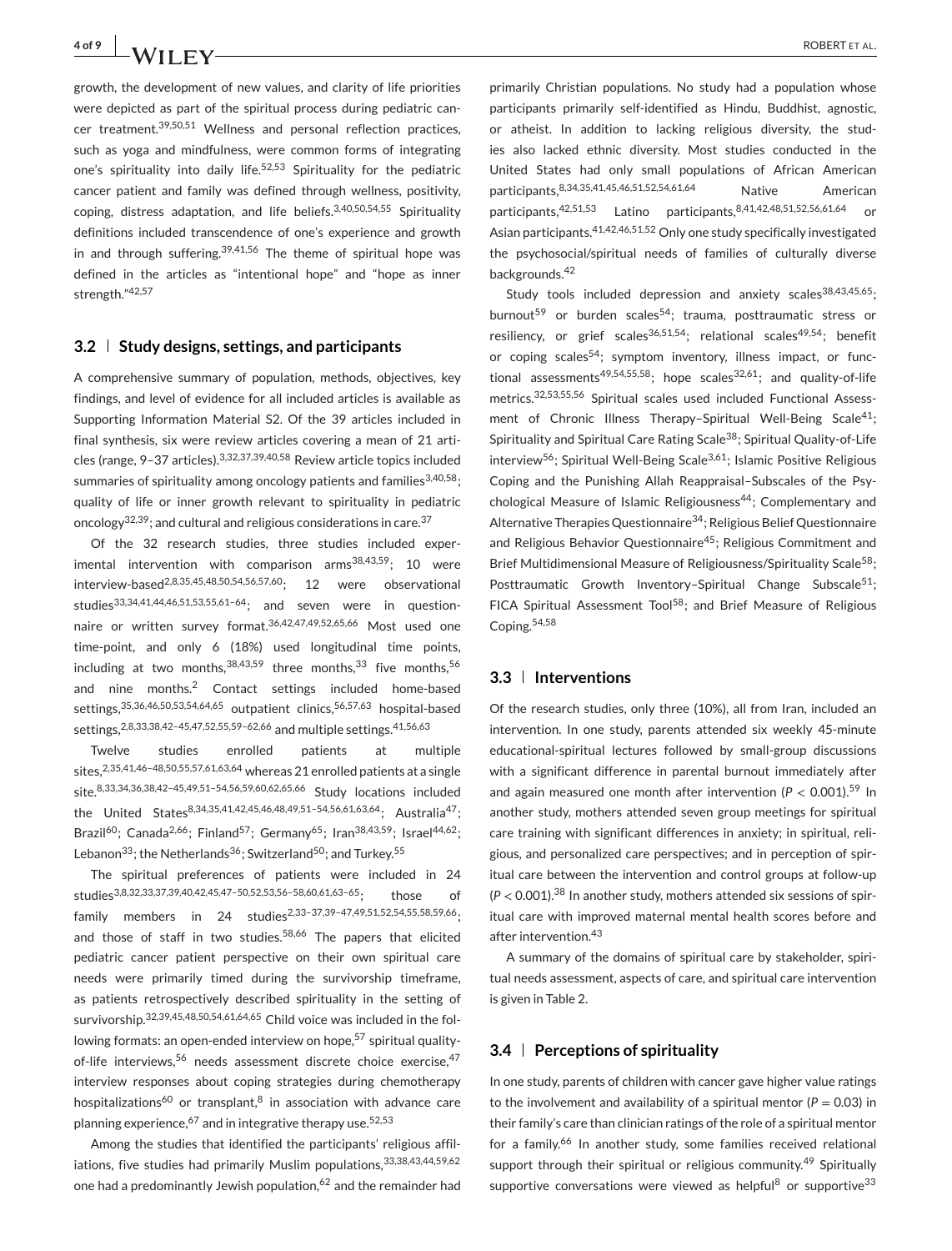#### **TABLE 2** Stakeholders and domains of spiritual care

|                             |                                                | Aspects of care                    |             |                                        |                             |                                                                                                  |             |                                 |             |                       |             |
|-----------------------------|------------------------------------------------|------------------------------------|-------------|----------------------------------------|-----------------------------|--------------------------------------------------------------------------------------------------|-------------|---------------------------------|-------------|-----------------------|-------------|
|                             |                                                | Spiritual care<br>needs assessment |             | Spiritual care<br>services utilization |                             | <b>Efficacy of spiritual</b><br>care intervention                                                |             |                                 |             |                       |             |
| Study first author          | Population<br>of interest Patient Family Staff |                                    |             |                                        | Chaplain<br>encounter Other | Intervention                                                                                     |             | $<$ 18 years > 18 years Parents |             | Grandparents Bereaved |             |
| Abu-Raiya, 2015             | Pa                                             |                                    |             |                                        |                             |                                                                                                  |             |                                 |             |                       |             |
| Beheshtipour, 2016          | Pa                                             | $\mathsf X$                        |             |                                        |                             | Educational<br>sessions<br>that<br>included a<br>spiritual-<br>ity<br>unit                       |             |                                 | $\mathsf X$ |                       |             |
| Borjalilu, 2016             | Pa                                             |                                    |             |                                        |                             |                                                                                                  |             |                                 | $\mathsf X$ |                       |             |
| Duran, 2013                 | P, Pa, F                                       | X                                  | $\mathsf X$ |                                        |                             |                                                                                                  |             |                                 |             |                       |             |
| Elkin, 2007                 | Pa                                             |                                    |             |                                        |                             |                                                                                                  |             |                                 |             |                       |             |
| Gardner, 2017               | Pa                                             |                                    |             |                                        |                             |                                                                                                  |             |                                 |             |                       |             |
| Gianninazzi, 2015           | P                                              | X                                  |             |                                        |                             |                                                                                                  |             |                                 |             |                       |             |
| Gilmer, 2012                | Pa                                             |                                    |             |                                        |                             |                                                                                                  |             |                                 |             |                       |             |
| Goodall, 2012               | P, Pa                                          | X                                  | X           |                                        |                             |                                                                                                  |             |                                 |             |                       |             |
| Gunst, 2016                 | P                                              |                                    |             |                                        |                             |                                                                                                  |             |                                 |             |                       |             |
| Hendricks-Ferguson,<br>2008 | $\mathsf{P}$                                   | $\mathsf X$                        |             |                                        |                             |                                                                                                  |             |                                 |             |                       |             |
| <b>Hileli</b> , 2014        | Pa                                             |                                    |             |                                        |                             |                                                                                                  |             |                                 |             |                       |             |
| Hullmann, 2014              | Pa                                             |                                    |             |                                        |                             |                                                                                                  |             |                                 |             |                       |             |
| Jones, 2010                 | $\sf P$                                        |                                    |             |                                        |                             |                                                                                                  |             |                                 |             |                       |             |
| Juvakka, 2009               | $\sf P$                                        |                                    |             |                                        |                             |                                                                                                  |             |                                 |             |                       |             |
| Kamper, 2010                | $\sf P$                                        | $\mathsf X$                        |             |                                        |                             |                                                                                                  |             |                                 |             |                       |             |
| Kassam, 2013                | Pa, D, N                                       |                                    | X           | $\boldsymbol{\mathsf{X}}$              |                             |                                                                                                  |             |                                 |             |                       |             |
| Kudubes, 2014               | Pa                                             |                                    | $\mathsf X$ |                                        |                             |                                                                                                  |             |                                 |             |                       |             |
| Lima, 2013                  | P, Pa, F                                       | X                                  | X           |                                        |                             | Spiritual<br>support<br>by health-<br>care<br>providers                                          | $\times$    |                                 | X           |                       |             |
| Lyon, 2013                  | P, F                                           | $\mathsf X$                        |             |                                        |                             |                                                                                                  |             |                                 |             |                       |             |
| Mack, 2009                  | Pa                                             |                                    | X           |                                        |                             | Role of<br>physician<br>communi-<br>cation<br>including<br>prognos-<br>tic<br>communi-<br>cation |             |                                 | X           |                       |             |
| McNeil, 2016                | P, N                                           | $\mathsf X$                        |             | $\mathsf X$                            |                             |                                                                                                  |             |                                 |             |                       |             |
| Mobley, 2018                | $\sf P$                                        | $\mathsf X$                        |             |                                        |                             |                                                                                                  |             |                                 |             |                       |             |
| Moody, 2010                 | P, Pa                                          | $\mathsf X$                        | $\mathsf X$ |                                        |                             |                                                                                                  |             |                                 |             |                       |             |
| Nicholas, 2016              | Pa                                             |                                    | $\mathsf X$ |                                        |                             |                                                                                                  |             |                                 |             |                       |             |
| Nightingale, 2011           | $\sf P$                                        |                                    |             |                                        |                             |                                                                                                  |             |                                 |             |                       |             |
| Nikseresht, 2016            | Pa                                             |                                    |             |                                        |                             |                                                                                                  |             |                                 | $\mathsf X$ |                       |             |
| Paisley, 2011               | $\sf P$                                        |                                    |             |                                        |                             |                                                                                                  |             |                                 |             |                       |             |
| Park, 2013                  | $\sf P$                                        |                                    |             |                                        |                             |                                                                                                  |             |                                 |             |                       |             |
| Peters, 2016                | Pa, S, F                                       |                                    | $\mathsf X$ |                                        |                             |                                                                                                  | $\mathsf X$ |                                 | $\mathsf X$ | $\mathsf X$           |             |
| Ragsdale, 2014              | P, C                                           | $\mathsf X$                        |             |                                        | $\mathsf X$                 |                                                                                                  | X           | X                               |             |                       |             |
| Saad, 2011                  | Pa                                             |                                    |             |                                        |                             |                                                                                                  | $\mathsf X$ | $\mathsf X$                     | $\mathsf X$ |                       | $\mathsf X$ |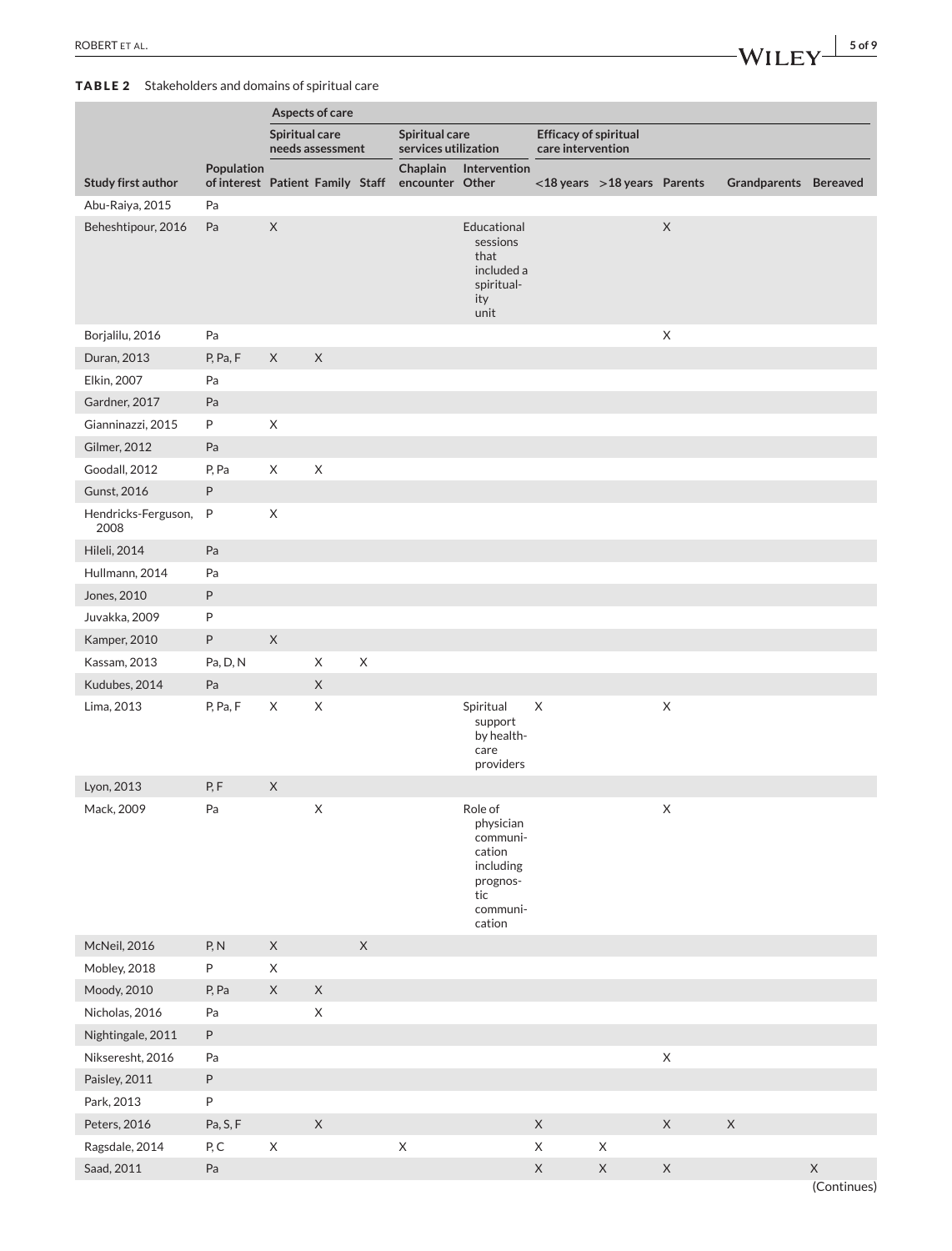#### **TABLE 2** (Continued)

|                           |                                                       | Aspects of care                    |          |   |                                        |                                                   |                                                   |                                   |                |                       |              |
|---------------------------|-------------------------------------------------------|------------------------------------|----------|---|----------------------------------------|---------------------------------------------------|---------------------------------------------------|-----------------------------------|----------------|-----------------------|--------------|
|                           |                                                       | Spiritual care<br>needs assessment |          |   | Spiritual care<br>services utilization |                                                   | <b>Efficacy of spiritual</b><br>care intervention |                                   |                |                       |              |
| <b>Study first author</b> | <b>Population</b><br>of interest Patient Family Staff |                                    |          |   | Chaplain<br>encounter Other            | <b>Intervention</b>                               |                                                   | $<$ 18 years $>$ 18 years Parents |                | Grandparents Bereaved |              |
| Sanchez, 2015             | P, Pa                                                 |                                    | X        |   |                                        |                                                   |                                                   |                                   |                |                       |              |
| Sposito, 2015             | P                                                     | $\times$                           |          |   |                                        |                                                   |                                                   |                                   |                |                       |              |
| Taylor, 2015              | P, N                                                  | $\times$                           |          |   |                                        | Spiritually<br>support-<br>ive<br>nursing<br>care |                                                   |                                   |                |                       |              |
| Thompson, 2011            | Pa, S                                                 |                                    | $\times$ |   |                                        |                                                   |                                                   |                                   |                |                       |              |
| Tobin, 2018               | P                                                     | X                                  |          |   |                                        |                                                   |                                                   |                                   |                |                       |              |
| van der Geest, 2015       | Pa                                                    |                                    |          |   |                                        |                                                   |                                                   |                                   |                |                       |              |
| <b>Wiener, 2013</b>       | P.F                                                   |                                    |          |   |                                        |                                                   |                                                   |                                   |                |                       |              |
| <b>TOTAL</b>              |                                                       | 15                                 | 11       | 2 | $\mathbf{1}$                           |                                                   | $\overline{4}$                                    | 2                                 | $\overline{7}$ | $\mathbf{1}$          | $\mathbf{1}$ |

Abbreviations: P, patient; Pa, parent; S, sibling; F, family (unspecified); D, doctor; N, nurse; C, chaplain.

by family members of children with cancer in individual studies. Adolescents in a study noted that chaplain inclusion was supportive and helpful in translating beliefs and concerns to the oncology care team.<sup>8</sup> Children indicated that their religion,32,60 particularly the role of ritual and prayer,<sup>56</sup> helped them cope with treatment. Children perceived religious practices as helpful and a form of support, primarily in strengthening their hope for a cure in a study<sup>60</sup> and fostering relationality in another study.<sup>56</sup> Parents endorsed spirituality as a resource for coping<sup>2,36,51,54</sup> and utilized spiritual education with decreased burnout in another study.<sup>59</sup> Spirituality was correlated with parental self-perceived mental health or subjective well-being.38,43,44 Parents also associated spirituality with helping them overcome fears in one study<sup>60</sup> and find hope.<sup>3,40,57</sup> Parents in another paper perceived positive religious coping as a predictor of life satisfaction.<sup>44</sup> For parent caregivers in one study, peace of mind was highly relevant to communication and trust.<sup>41</sup> Positive spiritual coping, optimism, and illness impact uniquely predicted overall benefit-finding for caregivers in one study of childhood cancer survivors.<sup>54</sup>

One study conducted in Turkey investigated the correlation between parents' spiritual perception and their child's symptom burden.<sup>55</sup> In that study, pediatric symptom frequency impacted parental perception of spirituality; as pediatric symptom frequency increased, parents' life quality spiritual wellness subdimension was negatively affected ( $P = 0.008$ ).<sup>55</sup> Another study conducted in Israel investigated the impact of spiritual association or religious affiliation on goals of care for parents of children with solid tumor diagnoses.<sup>62</sup> This study revealed that the likelihood of providing do not resuscitate consent did not differ significantly among parents of Jewish, Islamic, and Christian background.<sup>62</sup>

Bereaved families depicted the role for spirituality or ritual in offering comfort or tangible coping.<sup>35,39</sup> One study showed bereaved parents' faith was not associated with less long-term traumatic grief (odds ratio =  $0.86$ ,  $P = 0.51$ ) or symptoms of depression (odds ratio = 0.95,  $P = 0.74$ ).<sup>36</sup> Spirituality was noted to be an evolving process, as 10% of bereaved family members (*n*=99) noted themselves feeling closer to the divine, whereas 2% felt more spiritual distance.<sup>46</sup>

Only two studies reported on potential burdens of spirituality. Burdens were depicted primarily as a parental perception of illness as a divine punishment or the perception of cancer as a consequence for human misdeeds/sins. Exemplary quotes of burden included: "For some participants, the appraisal of being punished by God might have... caused pain and distress<sup>"44</sup> and "seeing illness as a punishment from God or for sins."<sup>3</sup>

Organizational barriers to spiritual assessment included difficulty in recruitment<sup>48</sup> and difficulty in accrual retention due to participants' physical illness.<sup>56</sup> In seven articles, the authors mentioned and explained bias.33,36,45,52,53,57,62 No included paper depicted blinding either participant or researcher.

#### **4 DISCUSSION**

The results of this systematic review indicate that the diagnosis and treatment of pediatric cancer significantly impact children and caregivers in terms of concepts commonly associated with spirituality. However, the evidence is not sufficiently robust to indicate preferred interventions and approaches to supporting children and families. There is a distinct lack of intervention studies or outcomes reporting. Indeed, one of the biggest challenges to conducting and summarizing this review was the lack of a standard definition of spirituality and the diversity of possible interpretations of these concepts. In general, studies tended to conclude that spiritual support is perceived by patients and caregivers as supportive and helpful, and evidence for spirituality as a resource for coping was strong. Spiritual support for bereaved families was related to comfort and coping, and spirituality was associated with meaning-making and hope for both children and parents. This review's findings emphasize the importance of spiritual needs assessment to all children and families, as well as ongoing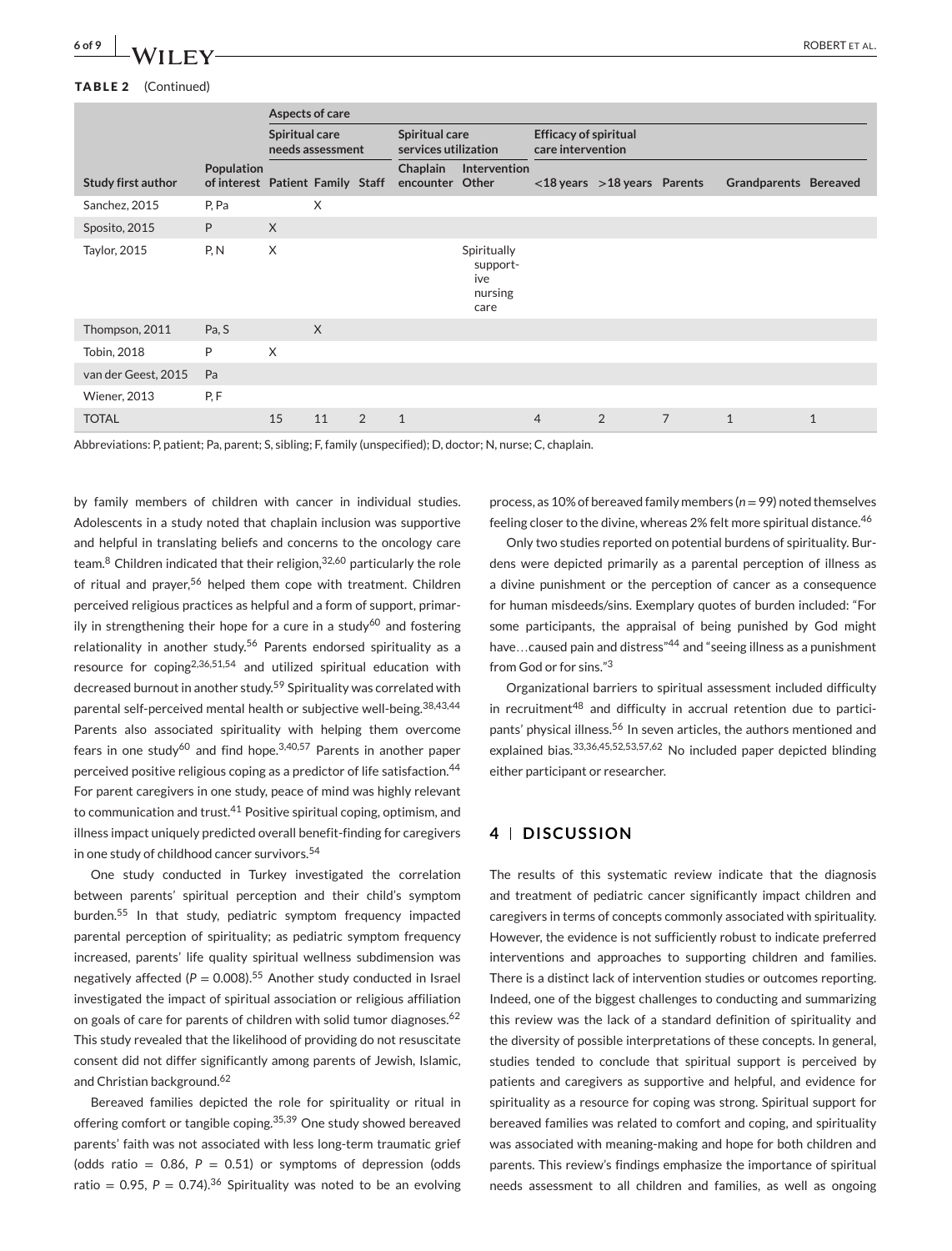offering of spiritual care congruent with patient and family belief systems throughout treatment and survivorship.

The methodological strengths of our review included its inclusion of studies that used a wide range of scales and tools to assess facets of spirituality, with many studies using structured tools applicable to future research and potential clinical adaptation. Many of the studies' authors employed creative methods to include the patient's perspective; in one study, for example a puppet created by the child was used as a vehicle for developmentally informed inquiry to capture the child's voice.<sup>60</sup>

Our systematic review highlights several gaps and limitations in the literature, pointing to a number of areas suitable for future research. Overall, the studies included in this review lacked coherence in terms of theoretical models and definitions of spirituality, which can include hope, faith, religion, support, and meaning-making, among other concepts. There was also a noticeable lack of exploration of the association between spirituality and outcomes such as healthcare utilization, cost-effectiveness or resource allocation, symptom control, physiological impact, or medical adherence. In addition, spiritual interventions were generally lacking in this review, and the small number of intervention studies limits the body of evidence from which to derive recommendations. However, three studies from Iran showed evidence for spiritual intervention efficacy on parental variables, including maternal mental health and feelings of parental burnout.38,43,59 The implications of these three studies are meaningful for the potential role of spiritual assessment and intervention for self-care, community connectedness, or resiliency outcomes.

The findings of studies included in this review did not universally endorse a preference for spiritual support, thus highlighting the need for spiritual needs assessment as essential to linking preferred support and available spiritual care resources. For example, one Australian study indicated that adolescent and young adult patients and their caregivers were indifferent toward spiritual support but had a clear preference for support for patient and family emotional functioning, support for financial needs, and support for return to school and work.<sup>47</sup> However, the authors of that study noted the significant heterogeneity in their data, suggesting that a portion of their sample indeed valued spiritual support even though group findings were not significant. This highlights the importance of giving patients and their families the opportunity to identify spiritual needs to ensure congruence with spiritual beliefs and to appropriately align interventions. It also reinforces the need to have clear conceptual definitions of spirituality, as some of the more valued supports could be included in a holistic spiritual conceptual framework.

Finally, the reviewed studies gave little attention to the potential burdens associated with spirituality, yet these may be highly relevant to the development of spiritual needs assessments and interventions. For example, distress stemming from the attribution of illness to divine punishment, as reported in two studies, 3,44 may be a worthy target for spiritual support.

One potential limitation of this review was the lack of a longitudinal design among studies. The experience of pediatric cancer is individual and not static, as patients and families must navigate changes in clinical status, diagnostic formulation and treatment, and even

prognosis. Like the cancer experience, cultural traditions and the influence of religion and meaning-making are dynamic factors that may shape the way in which spiritual needs change over time and the way in which spiritual support shifts in concert with cancer-related variables and experiences.<sup>37</sup> Another potential limitation was the lack of ethnic and religious diversity within study populations (e.g., a lack of or limited inclusion of Jewish, Hindu, and Buddhist participants), which may have been related to the English-language search limitation. Lack of diversity impedes the generalizability of our findings across cultural and religious traditions. Further, the studies included in the review generally lacked participants who identified as atheist or agnostic or otherwise not spiritual in a religious sense. Recognizing the full range of cultural and religious diversity in many pediatric cancer settings is essential to developing appropriate spiritual needs assessment and clinical care.

#### **5 CONCLUSION**

Spirituality is an understudied and poorly defined construct in pediatric cancer care. Despite its inclusion of studies lacking rigorous interventions and a cohesive definition of spirituality, this review still underscores the importance of spiritual concepts and support for children and families facing cancer. Owing to the lack of diversity in the studies reviewed, clinicians should continue to utilize a personalized approach to identifying the spiritual needs of patients and their families. This review's findings point to a need for individualized, culturally relevant assessment that encompasses a larger, holistic definition of spirituality. Logical next steps in research include the continued development of a conceptually clear construct of spirituality that includes hope and meaning-making and fewer traditional religious definitions as well as more intervention studies, more studies with diverse populations, and more studies targeting different and unique developmental groups such as adolescents and young adults. Overall, this review revealed that spiritual assessment should be offered in pediatric oncology as a psychosocial standard of care but that caution should be taken to ensure that children, adolescents, and families receive tailored and appropriate support that meets their individual cultural and spiritual needs.

#### **ACKNOWLEDGMENTS**

We thank Dr. Katherine Patterson Kelly for methodological support and the MD Anderson Cancer Center Department of Scientific Publications for assistance in editing.

#### **CONFLICTS OF INTEREST**

The authors report no known conflicts of interest.

#### **ORCID**

*Rhonda Robert* <https://orcid.org/0000-0002-8123-9085> *Kendra Koch* <https://orcid.org/0000-0003-0059-231X> *Meaghann S. Weaver* **iD** <https://orcid.org/0000-0003-0340-9533>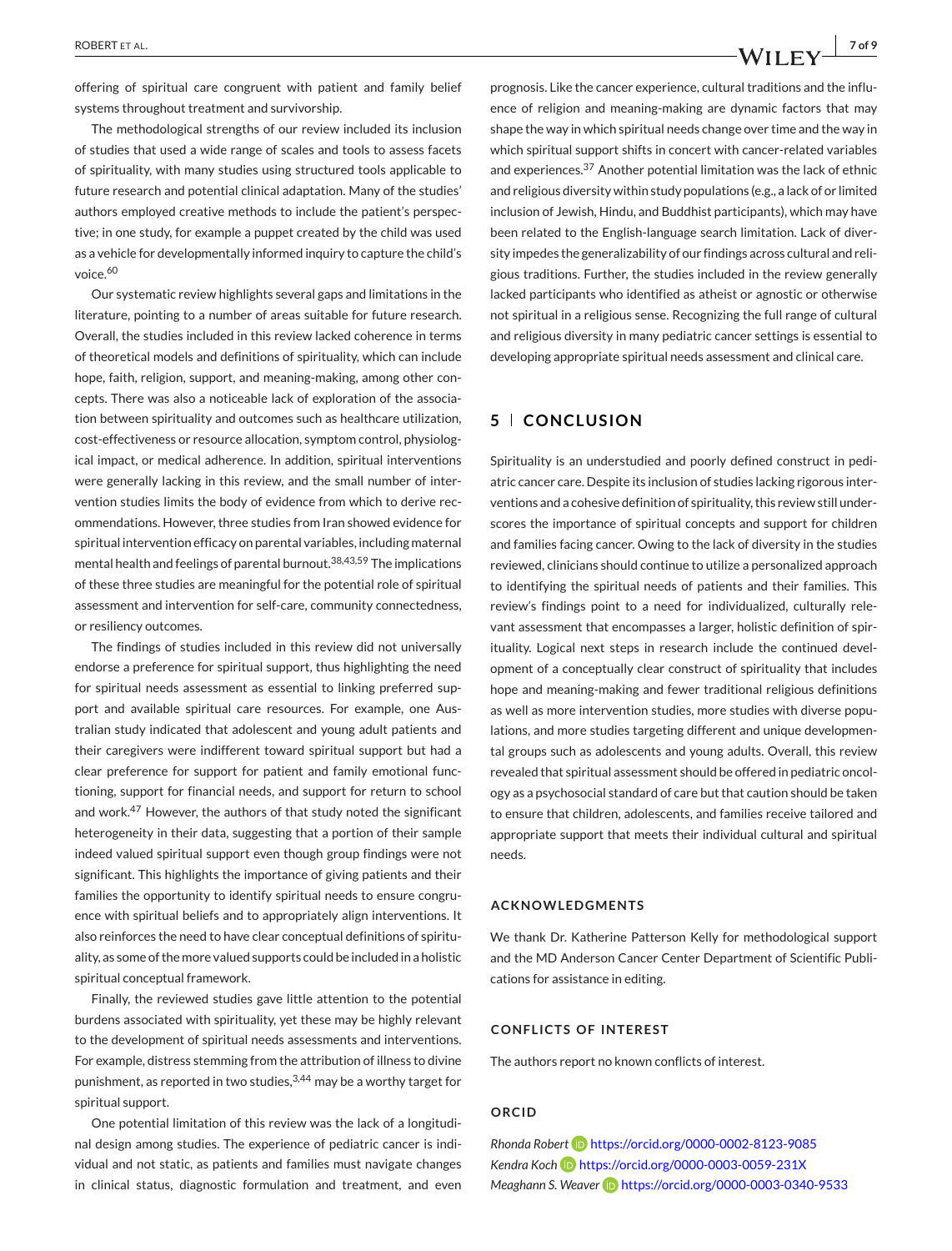#### **REFERENCES**

- 1. Purow B, Alisanski S, Putnam G, et al. Spirituality and pediatric cancer. *South Med J*. 2011;104:299-302.
- 2. Nicholas DB, Barrera M, Granek L, et al. Parental spirituality in lifethreatening pediatric cancer. *J Psychosoc Oncol*. 2017;35:323-334.
- 3. McNeil SB. Spirituality in adolescents and young adults with cancer: a review of literature. *J Pediatr Oncol Nurs.* 2016;33:55-63.
- 4. Superdock AK, Barfield RC, Brandon DH, et al. Exploring the vagueness of religion and spirituality in complex pediatric decision-making: a qualitative study. *BMC Palliat Care*. 2018;17:107.
- 5. Carey LB, Hodgson TJ, Krikheli L, et al. Moral injury, spiritual care and the role of chaplains: an exploratory scoping review of literature and resources. *J Relig Health.* 2016;55:1218-1245.
- 6. Barton J. Chaplains play supporting role in patient care. *Mod Hosp*. 1960;95:80-85.
- 7. Barton KS TT, Lau N, Taliesin KB, Waldman ED, Rosenberg AR. "I'm not a spiritual person." How hope might facilitate conversations about spirituality among teens and young adults with cancer. *J Pain Symptom Manage*. 2018;55:1599-1608.
- 8. Ragsdale JR, Hegner MA, Mueller M, et al. Identifying religious and/or spiritual perspectives of adolescents and young adults receiving blood and marrow transplants: a prospective qualitative study. *Biol Blood Marrow Transplant*. 2014;20:1242-1247.
- 9. Alvarenga WA, de Carvalho EC, Caldeira S, et al. The possibilities and challenges in providing pediatric spiritual care. *J Child Health Care*. 2017;21:435-445.
- 10. Sinclair S, Chochinov HM. The role of chaplains within oncology interdisciplinary teams. *Curr Opin Support Palliat Care.* 2012;6:259-268.
- 11. Hexem KR MC, Carroll K, Lanctot DA, Feudtner C. How parents of children receiving pediatric palliative care use religion, spirituality, or life philosophy in tough times. *J Palliat Med*. 2011;14:39-44.
- 12. Zamora ER YJ, Akter J, Kim J, Warner EL, Kirchhoff AC. 'Having cancer was awful but also something good came out': post-traumatic growth among adult survivors of pediatric and adolescent cancer. *Eur J Oncol Nurs*. 2017:21-27.
- 13. Abdoljabbari M, Sheikhzakaryaee N, Atashzadeh- Shoorideh F. Taking refuge in spirituality, a main strategy of parents of children with cancer: a qualitative study. *Asian Pac J Cancer Prev*. 2018;19:2575-2580.
- 14. Wiener L, Kazak AE, Noll RB, et al. Standards for the psychosocial care of children with cancer and their families: an introduction to the special issue. *Pediatr Blood Cancer*. 2015;62(Suppl 5):S419-424.
- 15. Wiener L, Kazak AE, Noll RB, et al. Interdisciplinary collaboration in standards of psychosocial care. *Pediatr Blood Cancer*. 2015;62(Suppl 5):S425.
- 16. Lichtenthal WG, Sweeney CR, Roberts KE, et al. Bereavement followup after the death of a child as a standard of care in pediatric oncology. *Pediatr Blood Cancer*. 2015;62(Suppl 5):S834-869.
- 17. Steele AC, Mullins LL, Mullins AJ, et al. Psychosocial interventions and therapeutic support as a standard of care in pediatric oncology. *Pediatr Blood Cancer*. 2015;62(Suppl 5):S585-618.
- 18. Christiansen HL, Bingen K, Hoag JA, et al. Providing children and adolescents opportunities for social interaction as a standard of care in pediatric oncology. *Pediatr Blood Cancer*. 2015;62(Suppl 5):S724-749.
- 19. Patenaude AF, Pelletier W, Bingen K. Communication, documentation, and training standards in pediatric psychosocial oncology. *Pediatr Blood Cancer*. 2015;62(Suppl 5):S870-895.
- 20. Kazak AE, Abrams AN, Banks J, et al. Psychosocial assessment as a standard of care in pediatric cancer. *Pediatr Blood Cancer*. 2015;62(Suppl 5):S426-459.
- 21. McEvoy M. An added dimension to the pediatric health maintenance visit: the spiritual history. *J Pediatr Health Care* 2000;14:216-220.
- 22. Davies B, Brenner P, Orloff S, et al. Addressing spirituality in pediatric hospice and palliative care. *J Palliat Care*. 2002;18:59-67.
- 23. Feudtner C, Haney J, Dimmers MA. Spiritual care needs of hospitalized children and their families: a national survey of pastoral care providers' perceptions. *Pediatrics*. 2003;111:e67-72.
- 24. Dhar N, Chaturvedi S, Nandan D. Spiritual health scale 2011: defining and measuring 4 dimension of health. *Indian J Community Med*. 2011;36:275-282.
- 25. King M, Speck P, Thomas A. The royal free interview for spiritual and religious beliefs: development and validation of a self-report version. *Psychol Med*. 2001;31:1015-1023.
- 26. Kelly JA, May CS, Maurer SH. Assessment of the spiritual needs of primary caregivers of children with life-limiting illnesses is valuable yet inconsistently performed in the hospital. *J Palliat Med*. 2016;19:763- 766.
- 27. Liberati A, Altman DG, Tetzlaff J, et al. The PRISMA statement for reporting systematic reviews and meta-analyses of studies that evaluate health care interventions: explanation and elaboration. *J Clin Epidemiol*. 2009;62:e1-34.
- 28. Souto RQ, Khanassov V, Hong QN, et al. Systematic mixed studies reviews: updating results on the reliability and efficiency of the mixed methods appraisal tool. *Int J Nurs Stud*. 2015;52:500-501.
- 29. Pace R, Pluye P, Bartlett G, et al. Testing the reliability and efficiency of the pilot mixed methods appraisal tool (MMAT) for systematic mixed studies review. *Int J Nurs Stud*. 2012;49:47-53.
- 30. Hong QN, Gonzalez-Reyes A, Pluye P. Improving the usefulness of a tool for appraising the quality of qualitative, quantitative and mixed methods studies, the mixed methods appraisal tool (MMAT). *J Eval Clin Pract*. 2018;24:459-467.
- 31. Guyatt GH, Oxman AD, Vist GE, et al. Grade: an emerging consensus on rating quality of evidence and strength of recommendations. *BMJ*. 2008;336:924-926.
- 32. Nightingale CL, Quinn GP, Shenkman EA, et al. Health-related quality of life of young adult survivors of childhood cancer: a review of qualitative studies. *J Adolesc Young Adult Oncol*. 2011;1:124-132.
- 33. Saad R, Huijer HA, Noureddine S, et al. Bereaved parental evaluation of the quality of a palliative care program in Lebanon. *Pediatr Blood Cancer*. 2011;57:310-316.
- 34. Sanchez HC, Karlson CW, Hsu JH, et al. Complementary and alternative medicine use in pediatric hematology/oncology patients at the University of Mississippi Medical Center. *J Altern Complement Med*. 2015;21:660-666.
- 35. Thompson AL, Miller KS, Barrera M, et al. A qualitative study of advice from bereaved parents and siblings. *J Soc Work End Life Palliat Care*.  $2011 - 7.153 - 172$
- 36. van der Geest IM, van den Heuvel-Eibrink MM, Falkenburg N, et al. Parents' faith and hope during the pediatric palliative phase and the association with long-term parental adjustment. *J Palliat Med*. 2015;18:402-407.
- 37. Wiener L, McConnell DG, Latella L, et al. Cultural and religious considerations in pediatric palliative care. *Palliat Support Care*. 2013;11:47- 67.
- 38. Borjalilu S, Shahidi S, Mazaheri MA, et al. Spiritual care training for mothers of children with cancer: effects on quality of care and mental health of caregivers. *Asian Pac J Cancer Prev*. 2016;17:545-552.
- 39. Duran B. Posttraumatic growth as experienced by childhood cancer survivors and their families: a narrative synthesis of qualitative and quantitative research. *J Pediatr Oncol Nurs.* 2013;30:179-197.